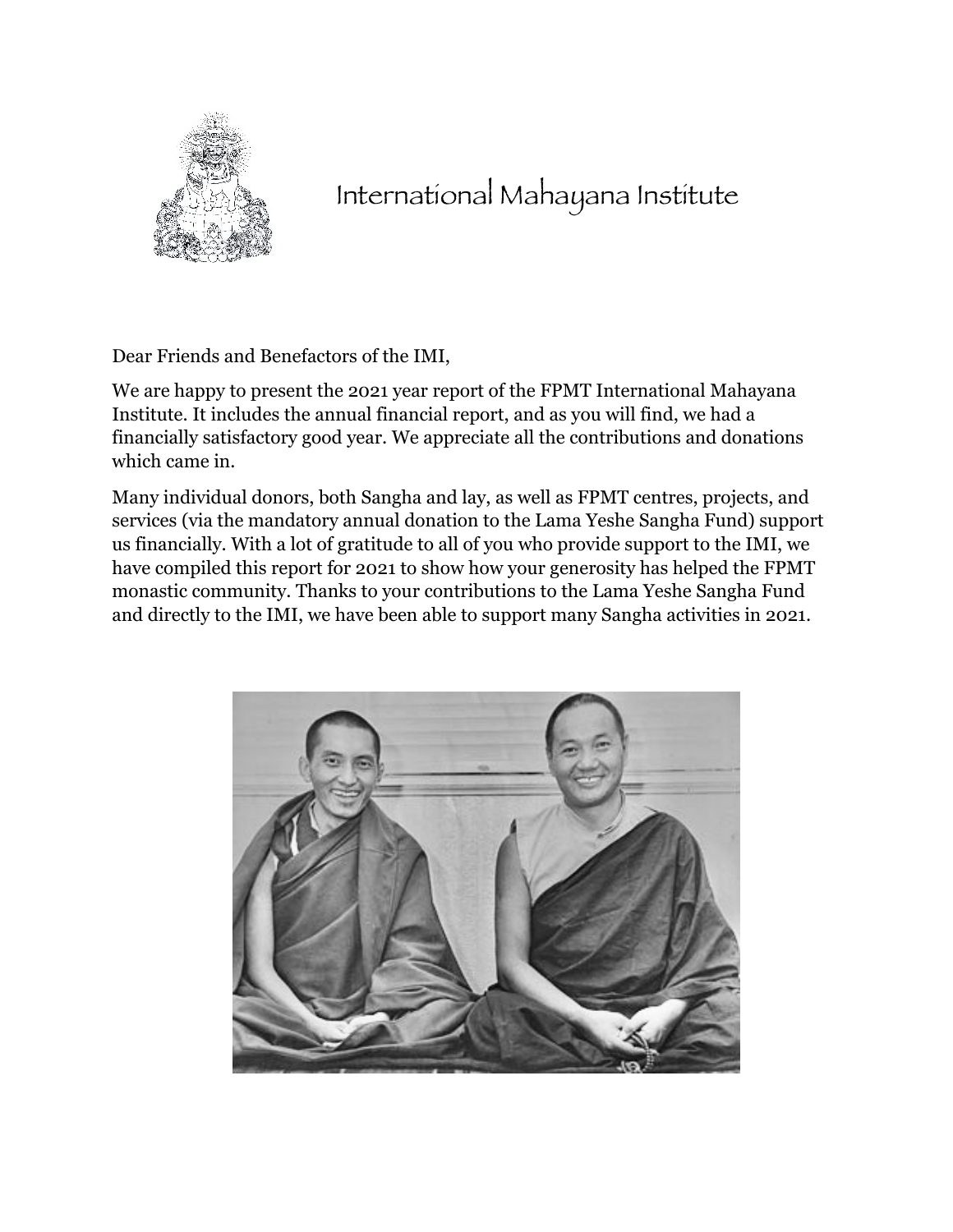#### **PROFITABLE YEAR**

Even while the Covid pandemic was still happening, in 2021, the IMI was able to have a very profitable year.

We were able to keep our costs low, reducing them by almost \$3,000 in comparison to 2020.

Besides that, due the incredible generosity of our monks and nuns, we received very special donations this year making it possible that IMI had a profit of \$38,155.52.

In 2021, we also made a very promising investment in an investment company following advice and the kindness of Ven Robina Courtin.

We dedicate that all these fruitful efforts may create the most beneficial conditions for our monks and nuns to realize the entire path to enlightenment for the benefit of all sentient beings!

# **USE OF FUNDS:**



Total expenses for 2021 were \$63,113 (USD), of which 52% provided direct support to IMI Sangha members (program grants). This enabled us to support monks and nuns to engage in teaching, study, retreat and service, or to help with acute health situations.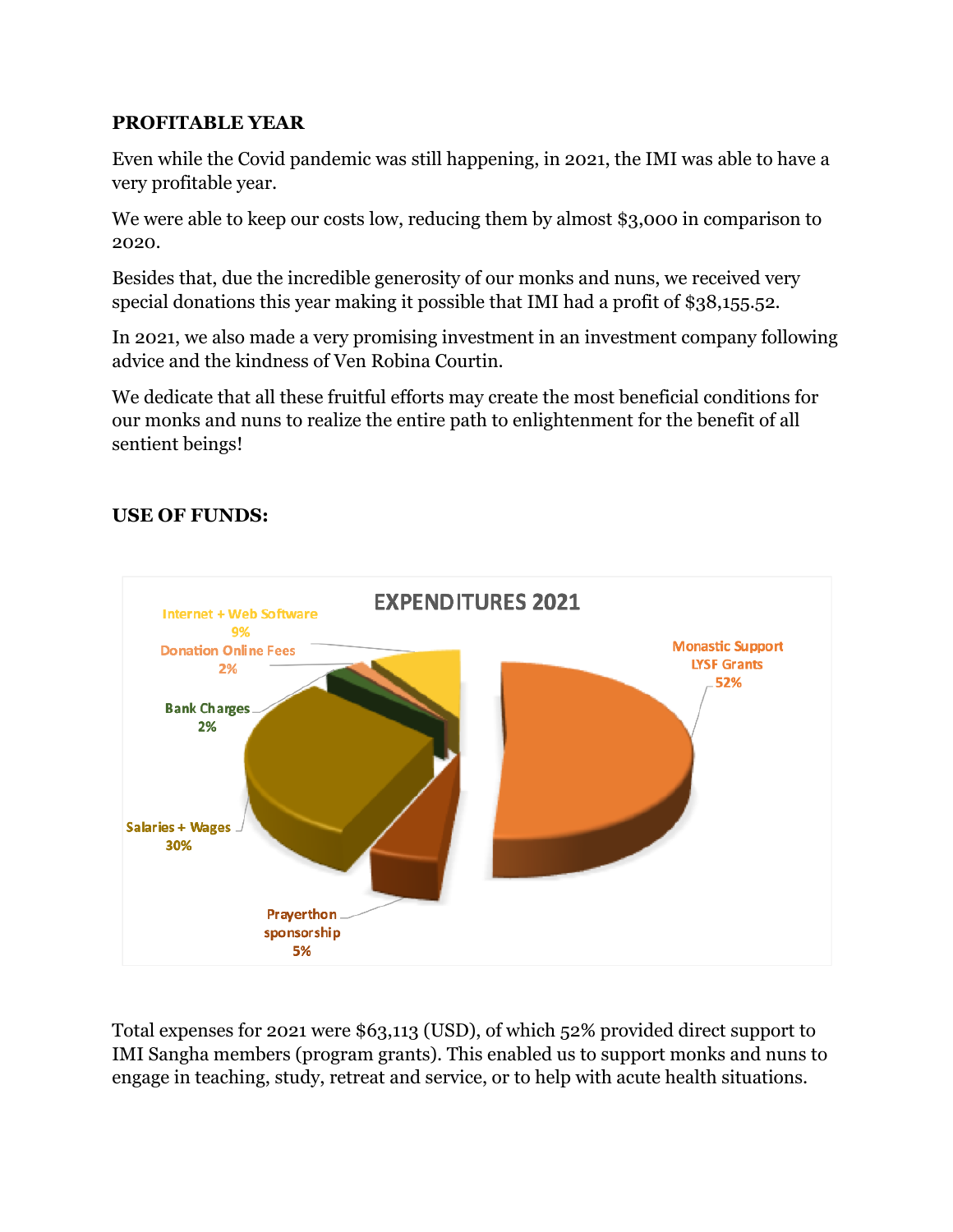About 5% of our expenses with sponsoring the Prayerthon, which has been happening for almost two years now.

We maintained our Human Resources expenses at 30% of the total expenses. This includes the salary of an office manager and a bookkeeper.

We were able to keep our Administration costs very low representing only 4% of our expenses in 2021. These costs included 2% for bank charges and IOF credit card and admin fees for processing donations to the LYSF, and 2% for online processing fees.

We had a small increase in our communications (9% of our expenses) due to new plugins and improvements on our website.



# **SOURCE OF FUNDS:**

Individual sponsors and FPMT centres, projects, and services contribute significantly to the IMI. It is FPMT policy that centres, projects and services make an annual contribution of at least US \$240 to the Lama Yeshe Sangha Fund, but it is always possible to give more or less according to their means.

Unfortunately, only 29% of the centres, projects, and services managed to fulfill that obligation in 2021, and showed a reduction of almost -\$13,000. Therefore, it represents a point of improvement.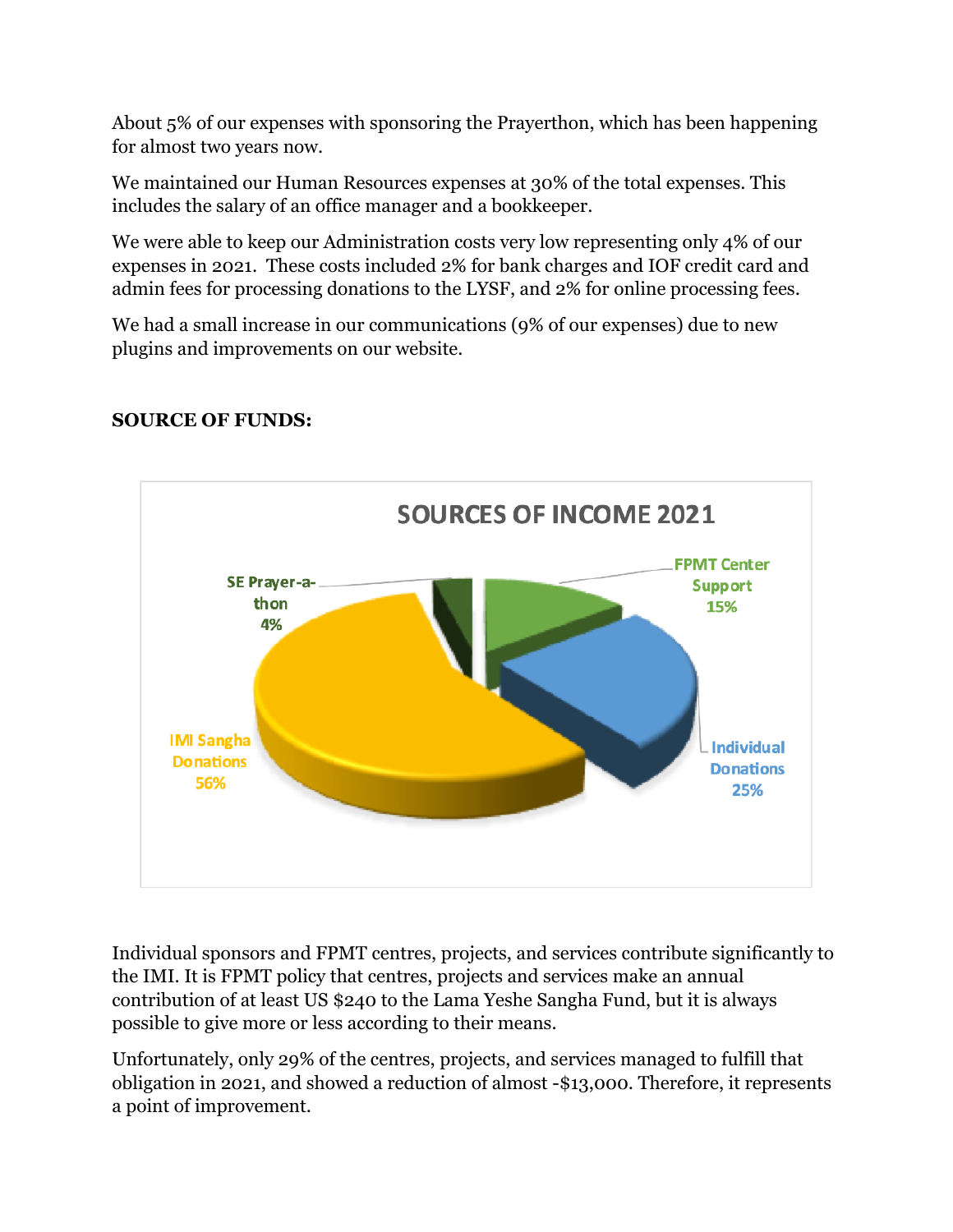During 2021, IMI received a total income of \$101,123 (USD). Of this income, 15% came from FPMT centres, projects and services, 25% came from individual donors, 4% was donated to support our Prayerthon and an incredible 56% came from IMI Sangha members.

This unbelievable increase from IMI Sangha donations (more than 400% in comparison to 2020), was especially due to 2 individuals who donated \$28,000, and \$10,000, respectively.

# **A story of an IMI monk supported by our generous donors:**

From Ven Jampa Sherab, an Italian monk studying at Sera Jey Monastery in India:

*"I'm following the Geshe Program studies of Sera Jey Monastery. In May of 2019 I arrived at Sera and dedicated myself just to study of the Tibetan language. In 2020, when the pandemic begun, I started studying the first year where we learn the first topics on the path of reasoning (Established Bases, Cause and effect, etc.).*

*In the second year (2021) I started studying the topic of Lorig (Mind and awareness) but just after one month we entered in lockdown again being unable to have classes with our teachers and debate. At that time I decided to go and visit my family after 2 years at Sera. I didn't meet my mother in 5 years, so, with the permission of my teacher (Geshe Jampa Gelek) I went to visit her and my father. By August 2021 the situation in Sera was still not good and everything was in lockdown so, I also took some time to do pilgrimage and retreat.*

*Now I'm back at Sera and this year, because of the difficulties of the last year, I, with the approval of my teacher, decided to start the program from the very beginning hoping to be able to study properly this year. I don't feel in a hurry to finish this program, my main objective is to learn well.*

*During all this time in Sera I mainly dedicated my time to the study of the Tibetan language which is getting better and better but I still need a few years of serious study in order to understand it well. However, I'm really happy with my progress until now despite the obstacles that were present. I really enjoy being a monk and I feel very happy and fortunate of being able to dedicate my life to the Dharma."*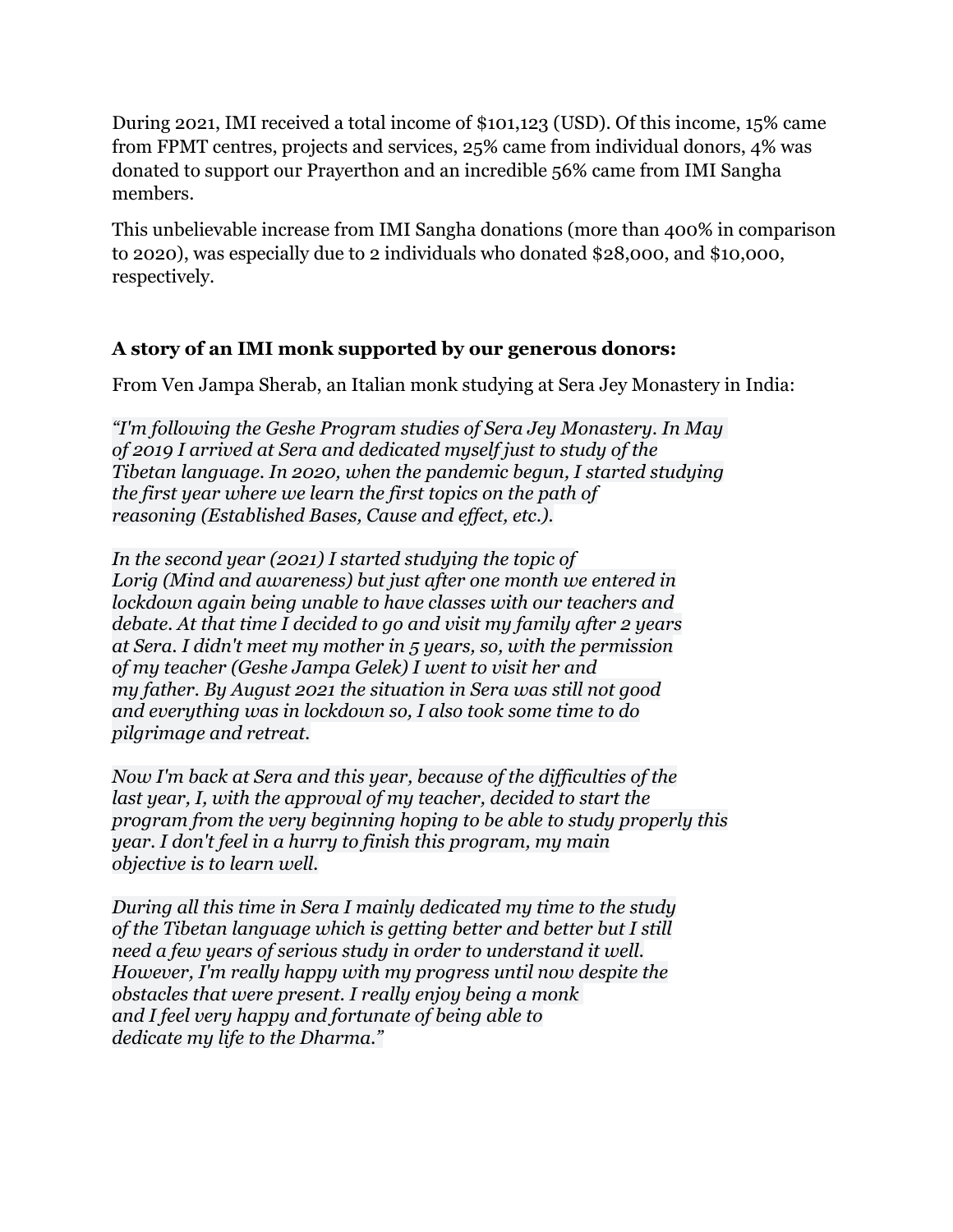#### **Achievements in 2021**

Support of monks and nuns (the Lama Yeshe Sangha Fund)

15 IMI Sangha members received structural support for retreat, study, service or acute medical support. Usually, we sponsor Sangha members to attend big retreats with Rinpoche, but due to the pandemic this did not happen. For the same reason the IMI did not co-sponsor the annual POC (Pre-Ordination Course) at Tushita Meditation Centre in Dharamsala; it was cancelled.

Individual requests for support are evaluated based on need and the activity for which the grant is requested. All applications are evaluated by a committee of four senior Sangha members.

# **Protecting from Abuse policy**

IMI accepted in 2021 this new PfA policy and shared it to the members by mailings and on the [website](https://imisangha.org/safeguarding/). With the acceptance of this policy, the IMI wishes to underline its support for the accountability of all IMI members for their actions. If an IMI member, who is also an FPMT registered teacher, an affiliate board member, director or SPC, is accused of breaching the FPMT Ethical Policy we acknowledge that it is essential for that allegation of misconduct to be properly investigated, following the process described in the Protecting from Abuse policy of the IMI or of an affiliated center or project.

As part of the introduction the IMI organized in December 2021 a Zoom conference meeting, with a contribution from Paula de Wijs, currently chair of the board of FPMT Inc., which was attended by about 40 monks and nuns. The policy and the background were more broadly explained and questions were asked. It is very important that we evaluate how to contribute more to a world free of harm, aggression and discrimination and instead focus on inclusion and respect.

# *May peace reign throughout the world and all sangha have the resources to live well in their vows.*

# **New Member Management Platform Launched**

Wild Apricot software helps us to better organize and keep members informed with a new and easier to use private members' area and email creation capability. It will help to strengthen the connection between our organization, our members, and our mission.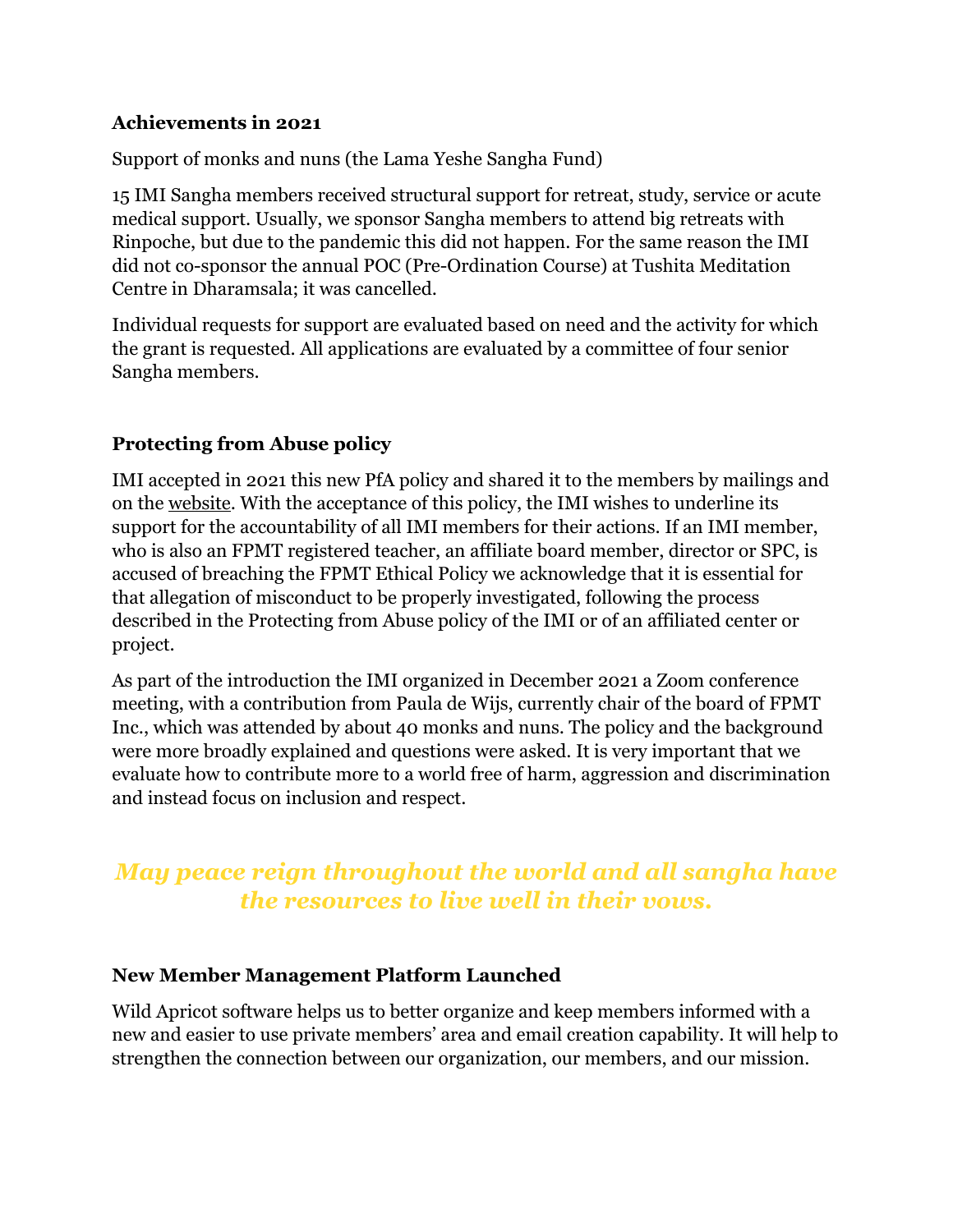#### **Weekly Prayerathon**

Following the success of the Big Heart Sutrathon, which the IMI nuns and monks performed on International Sangha Day -July 24 2020- Kyabje Lama Zopa Rinpoche suggested that it would be good if the nuns and monks continued the 24-hour marathons and would do the Thangtong Gyalpo Prayers to avert infectious diseases.

Since then the Prayerathon has been (to date) organized for almost two years every Saturday (India time) for 24 hours. Ven. Damchoe from the UK is the Prayerathon Coordinator and besides coordinating the schedule he regularly sends a nice personal accompanying newsletter with the schedule for the monks and nuns as well as for those who signed up to receive it.

The Multi Media Team from Chenrezig Institute in Australia is taking care of the technical aspect of this 24-hour activity. We would like to thank the whole team for their tremendous ongoing efforts.

Dharma practitioners can participate both on Zoom and on YouTube. It's a way of following up on Rinpoche's wish to do this practice together for the benefit of all who suffer from the Covid-19 pandemic by dying, being sick, of being hit economically, emotionally or socially. On top of that, we noticed what the Prayerathon means for a lot of monks and nuns, as there is an opportunity to connect with another sangha member before the session and after the session, so it strengthens a sense of community feeling.

#### **Regional Meet & Greet Meetings**: knowing the needs of the nuns and monks

The IMI regional representatives prepared a few regional 'Meet and Greet' meetings by Zoom. This started off in January 2021. The regions are Australia & New Zealand, Asia, Europe and North & Latin America. This provided many opportunities for IMI members to connect and discuss topics close to their hearts. For the IMI it has been a tool to know what the needs of the sangha are. We also had a few meetings on a smaller scale, in France and with native sangha members in India. Hereby a few impressions of three representatives on the meetings which took place.

Ven. Damchoe, IMI representative for Australia & New Zealand reports:

*"We have met with monks and nuns four times in 2021 via zoom with a range of topics for discussion. Discussion varied from access to on-line teachings, development of skills to give on-line teachings and staying connected with the sangha. There was much praise for the Prayerathon continuing and people see this also as a quick catchup time with those beyond our region. Covid has had a varied impact on us all across the world. One unexpected way was the return of many monks and nuns from Nepal and India back to our region. With the help of the IMI community we have been able to*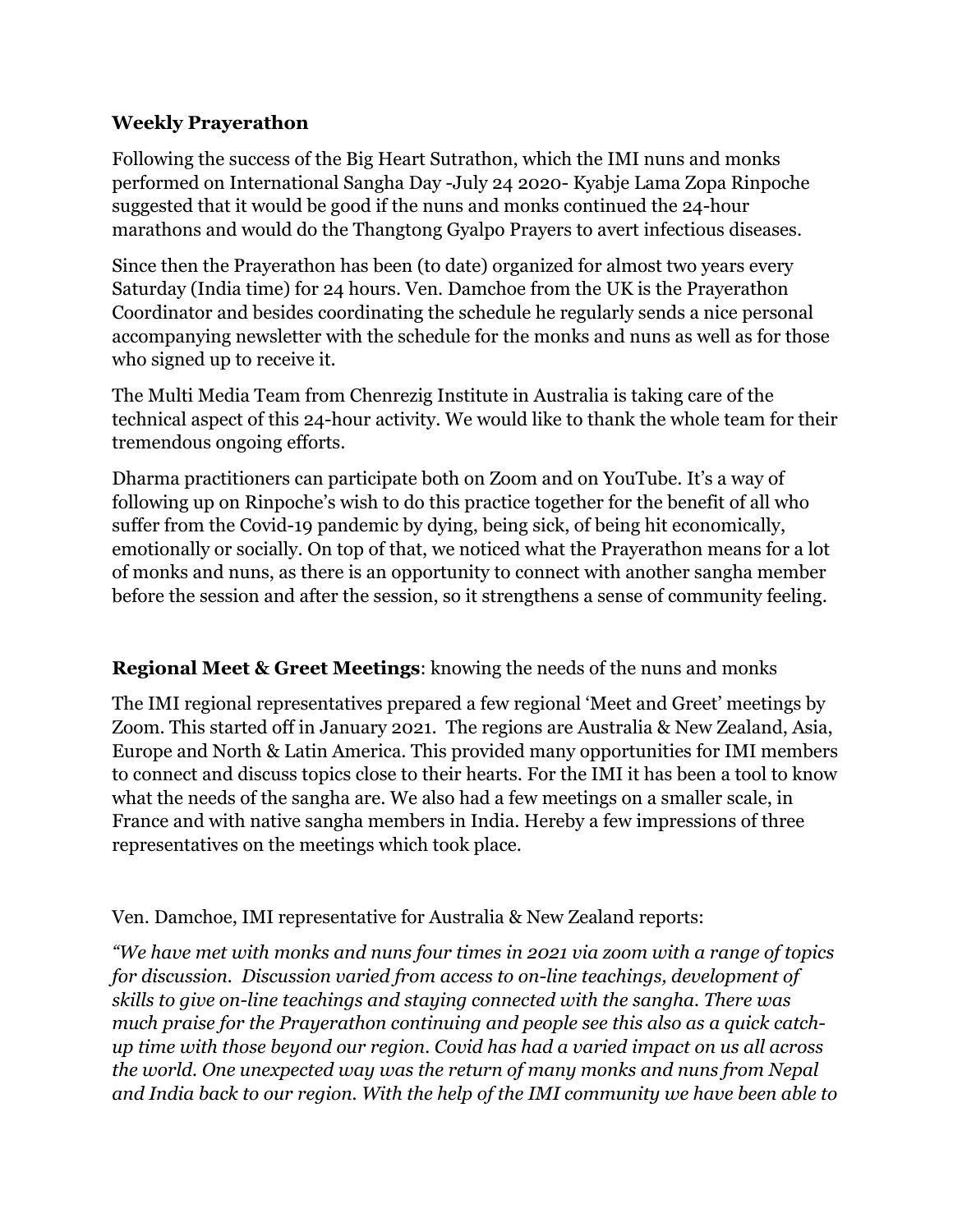*offer assistance to many with practical issues such as access to income and pensions, healthcare needs, accommodation and transport.* 

*We also discussed the new Protecting from Abuse policy and the local implications including designated protective persons identified for those not living in community and the local implementation in relation to an issue."*

Ven. Tsultrim, IMI representative for South-East Asia (Singapore, Malaysia, Hong Kong, Taiwan) and reports:

*"Two online meetings were held in March and November 2021 and all regional members were invited to attend. Both Zoom meetings were attended by a small number of the members. Despite the low attendance, the participants showed interest in putting forth questions. The topics focused mainly on wanting to know how the IMI was relevant to and of benefit to their communities, also financially for them as individuals, and requesting for training and instruction for new or recently ordained sangha. The meetings and several discussions that followed, provided an opportunity to get to know the members and their concerns."*

Ven. Yangchen, IMI representative for North-America, reports:

*"In the North American region, we had a successful Meet & Greet. We are starting to get to know each other, many individuals sharing their interests, activities, concerns… the beginning of friendships, conversations. With all the teaching offerings online and the 24 hr Prayerathon on Saturdays…. we get to see each other's faces more often!* 

*Since the Meet & Greet I had quite a lot of interaction with NA Sangha, also some who missed would like to attend the next meeting. I have had requests from members for info so they could connect with other sangha. Someone wrote: "I look forward to connecting more with (NA) IMI brothers and sisters; so wonderful we can support each other, especially as we age and perhaps start to appreciate more support".*

*Also, we had meetings with North American sangha about the need for a monastic institution. During our meetings in 2021 we were mostly focussed on Land of Medicine Buddha, but the management situation was very unstable there so we had no continuing conversations. Also social security (health insurance, pension plan) for sangha is a recurring topic in North-America. That is why the IMI wants to work on a financial plan."*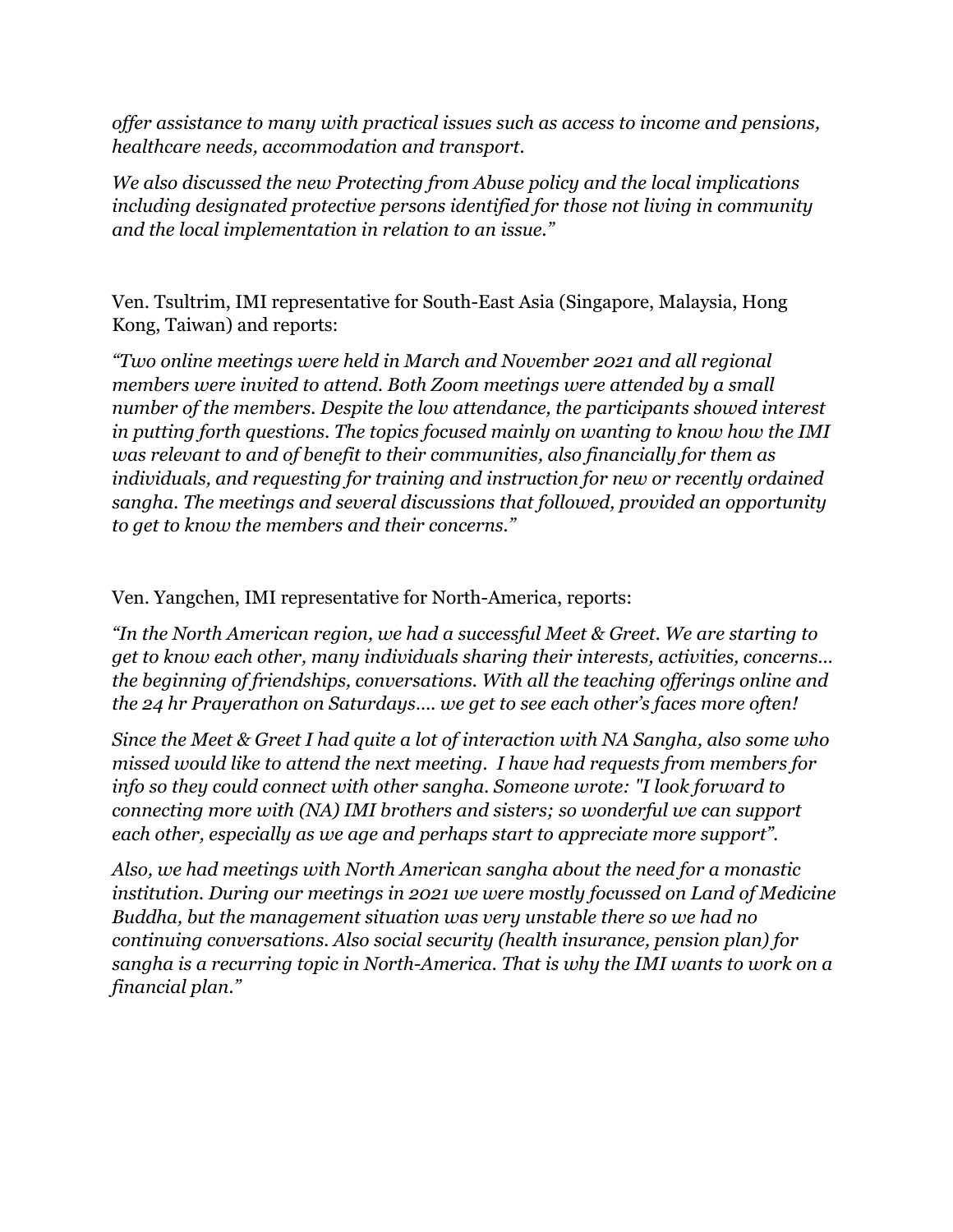One IMI sangha member said:

# *'My wish is to cultivate care for the sangha, amongst each other and by others, cultivate the causes for the sangha to flourish…cultivate care even if it's not for my future'.*

**Finally Internal Communication** : [the people](http://imisangha.org/about-imi/staff) who made the IMI work in 2021:

#### **The IMI Board:**

The IMI had regular Board meetings with a committed and stable group of monks and nuns, most of them representing one of the monastic communities and covering the main continents. We also strive for an equal number of monks and nuns.

They are Venerables Massimo (monks Lhungtok Choekhorling, Italy), Siliana (nuns Lhungtok Choekhorling, Italy), Chokyi (Chenrezig Nuns Community, Australia), Legtsok (IMI House Sera Jey Monastery, India), Gyaltsen, later Kalden (Nalanda Monastery, France), Chantal (Dorje Pamo Nunnery, France), Tendron (representing all the nuns and monks who are not living in a community, especially the North American sangha) and Tendar (IMI director). We are happy that the relationship between the monastic communities and the IMI is strong in this way.

Main topics of the 2021 meetings were the year report (finances), governing the legal entity (evaluation and change of our by-laws) and establishing the IMI Protecting from Abuse policy.

The IMI monastic communities functioned well. They reported their highlights in the IMI Newsletters.

# **The (FPMT/ IMI) Senior Sangha Council:**

This Council consisted in 2021 of Venerables Roger Kunsang, Geshe Namdak, Paloma, Chantal, Tsapel, Tharchin and Tendar. They are senior IMI nuns and monks. The Senior Sangha Council's role is to advise on ethical matters related to IMI members. In 2021 the council was only approached for advice on one situation in which an IMI member was involved.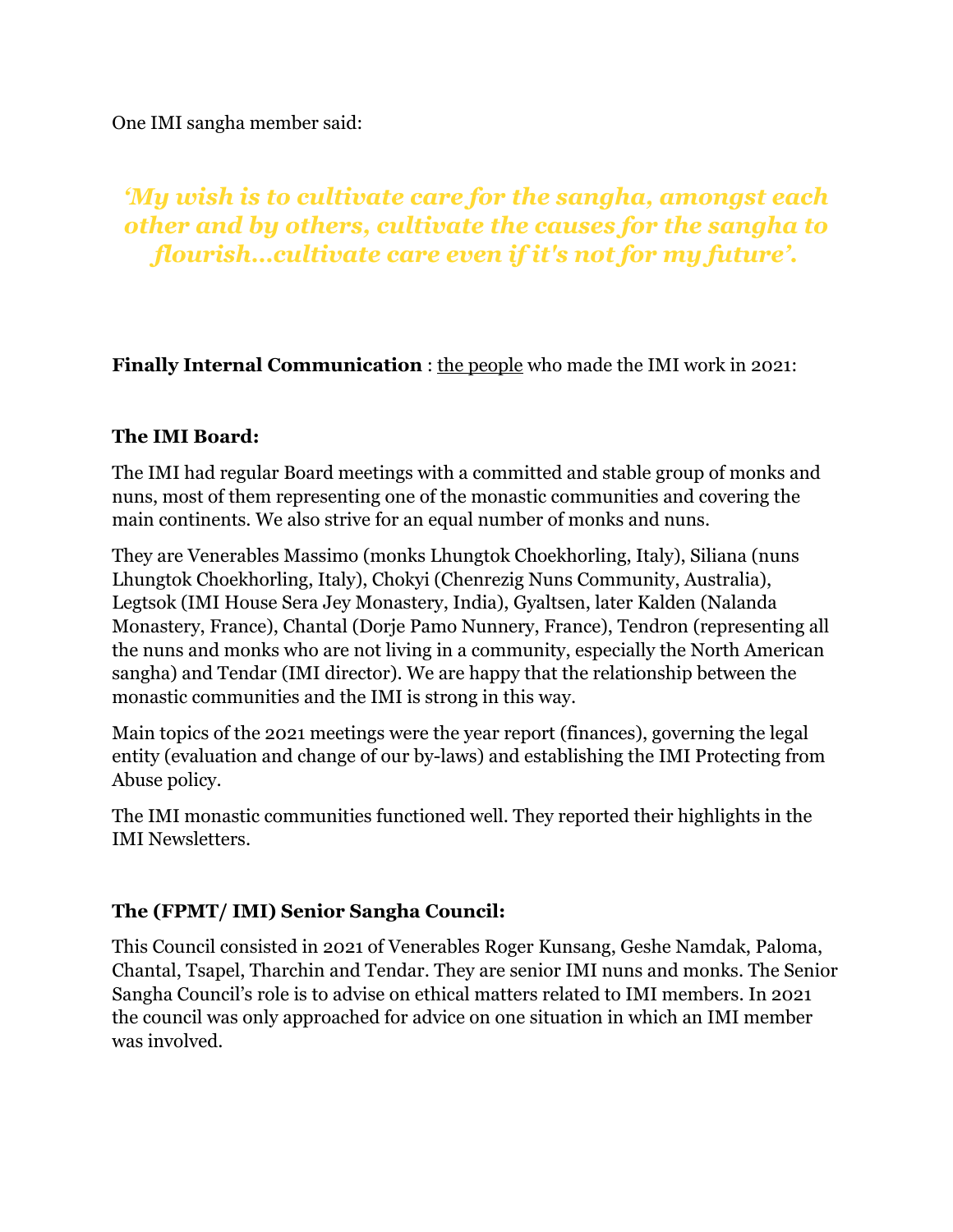#### **The IMI Regional Representatives:**

The IMI regional representatives are monks and nuns who, in cooperation with others, take care of the needs of the monks and nuns in the region.

They are Venerables Yangchen (North America), Yeshe (Latin America, who stopped mid 2021), Tsultrim (South East Asia), Damchoe (Australia & New Zealand), Kunphen (South Asia, meaning India, Nepal, Sri Lanka). For Europe there was a vacancy, but one nun has been found for 2022.

Lama Zopa Rinpoche advised that the IMI should know the needs of its monks and nuns, and the IMI representatives are the eyes and ears of the IMI, as one of the goals of the IMI is to have good quality sangha members, who are well educated and inspiring in their behavior, so that lay practitioners have respect and create positive karma by supporting the sangha.

The IMI representatives work closely with the FPMT regional or national coordinators.

# **The IMI Review Committee:**

All requests from individuals for support from the Lama Yeshe Sangha Fund for their studies, service, retreat or health situation are evaluated by the review committee: Venerables Roger Kunsang, Chantal, Steve Carlier and Tendar form this committee.

# **Account Holders, Bookkeeper and Treasurer:**

The IMI has three accounts (details can be found on our [website\)](https://imisangha.org/support/donate/): Ven. Tendron (our USA account), Ven. Pema (our French account) and Peter Stickels (of FPMTA for our Australian account). To get all the details together we had a very efficient bookkeeper in 2021. In 2020 Ven Kalden started as treasurer. We were very happy with this precious team.

#### **Office Manager:**

Drolkar McCallum is an experienced office manager. She is the central figure for the publication of the quarterly newsletter, keeping the website up and running, IMI Facebook page, managing daily front office emails, receiving all membership changes, keeping data bases up to date and forwards important news (Memberclicks then Wild Apricot and Salesforce). She administrates the grants applications, manages special projects and is responsible for the donor management (thank-you's).